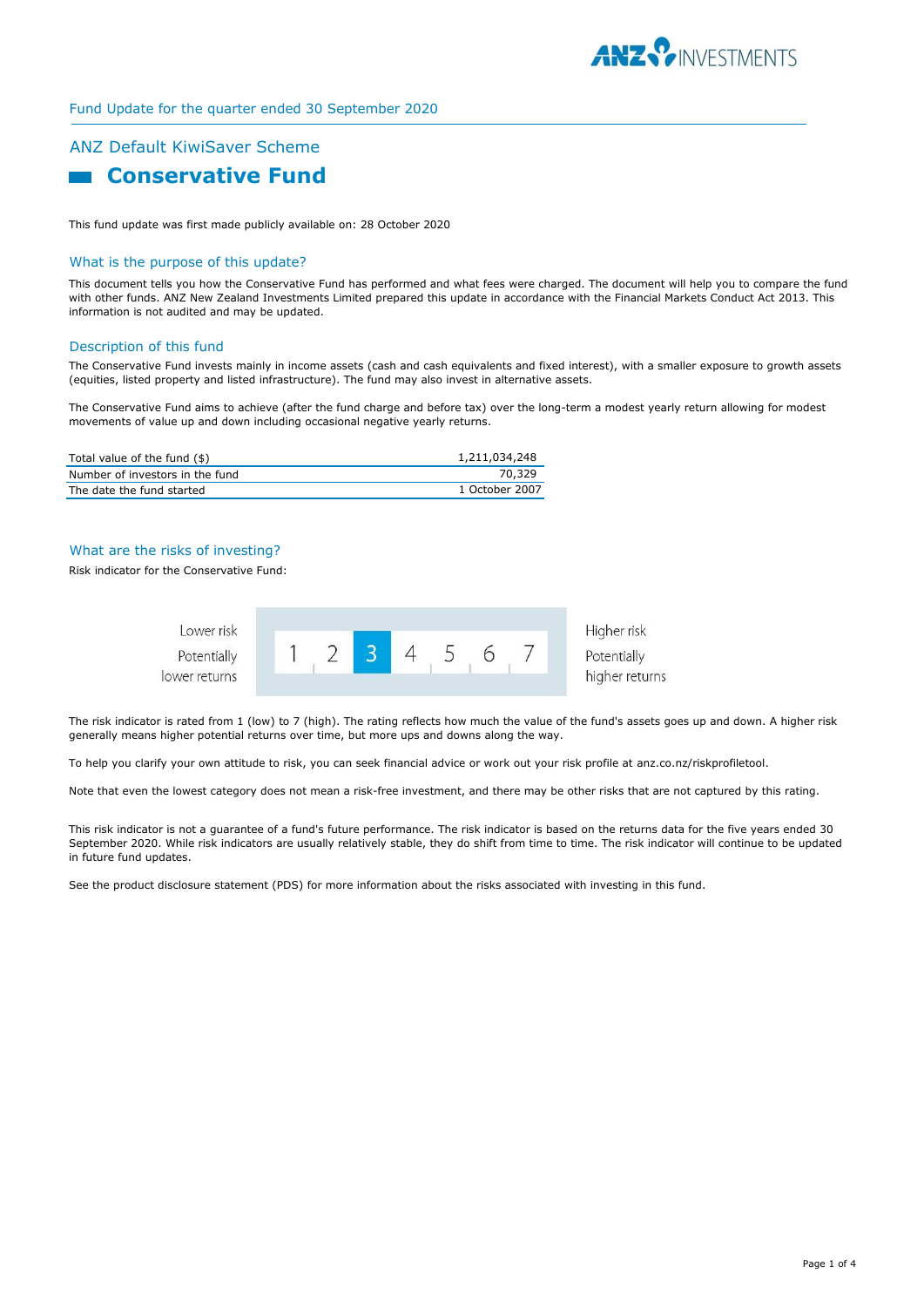# How has the fund performed?

|                                               | Average over past<br>five years | Past year |
|-----------------------------------------------|---------------------------------|-----------|
| Annual return                                 |                                 |           |
| (after deductions for charges and tax)        | 4.17%                           | 3.45%     |
| <b>Annual return</b>                          |                                 |           |
| (after deductions for charges but before tax) | 5.39%                           | 4.89%     |
| Market index annual return                    |                                 |           |
| (reflects no deduction for charges and tax)   | 5.67%                           | 3.86%     |

The market index annual return is calculated using the target investment mix and the indices of each asset class.

Additional information about the market index is available in the statement of investment policy and objectives on the offer register at www.disclose-register.companiesoffice.govt.nz.



# **Annual return graph**

This shows the return after fund charges and tax for each of the last 10 years ending 31 March. The last bar shows the average annual return for the last 10 years, up to 30 September 2020.

**Important:** This does not tell you how the fund will perform in the future.

Returns in this update are after tax at the highest prescribed investor rate (PIR) of tax for an individual New Zealand resident. Your tax may be lower.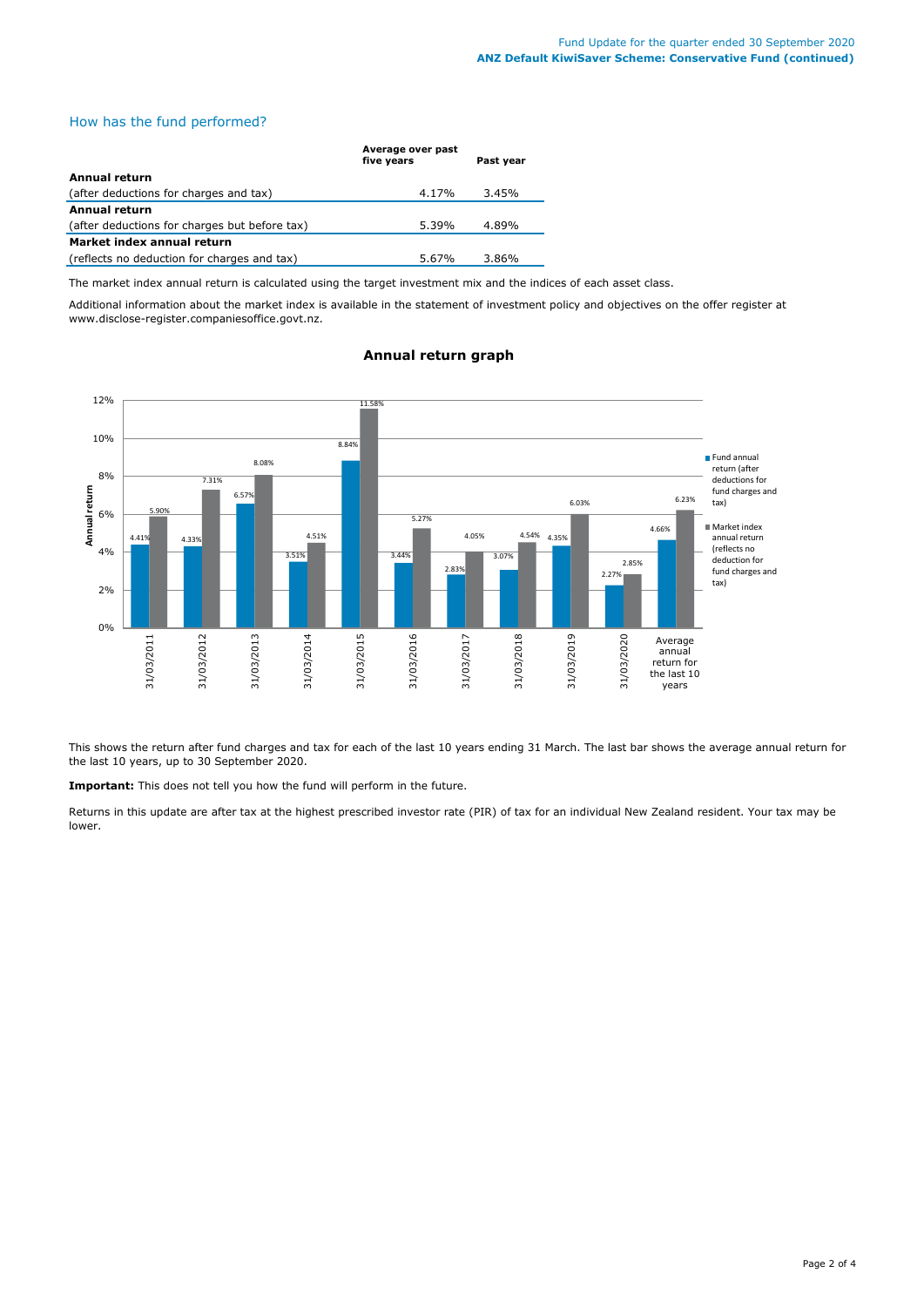# What fees are investors charged?

Investors in the Conservative Fund are charged fund charges. In the year to 31 March 2020 these were:

|                                             | % of net asset value          |  |
|---------------------------------------------|-------------------------------|--|
| Total fund charges <sup>1*</sup>            | 0.46%                         |  |
| Which are made up of:                       |                               |  |
| Total management and administration charges | 0.46%                         |  |
| Including:                                  |                               |  |
| Manager's basic fee                         | 0.40%                         |  |
| Other management and administration charges | $0.06\%$                      |  |
| <b>Total performance based fees</b>         | 0.00%                         |  |
|                                             | Dollar amount per<br>investor |  |
| <b>Other charges</b>                        |                               |  |
| Membership fee <sup>2</sup>                 | \$18                          |  |

\* The manager expects that the fund charges for the next scheme year will be different from the fund charges disclosed in this fund update because the manager's basic fee was reduced on 28 June 2019 from 0.45% to 0.38% per year.

Investors are not currently charged individual action fees for specific actions or decisions (for example, for withdrawing from or switching funds). See the PDS for more information about Scheme fees.

Small differences in fees and charges can have a big impact on your investment over the long term.

# Example of how this applies to an investor

Sarah had \$10,000 in the fund at the start of the year and did not make any further contributions. At the end of the year, Sarah received a return after fund charges were deducted of \$345 (that is 3.45% of her inital \$10,000). Sarah also paid \$18 in other charges. This gives Sarah a total gain after tax of \$327 for the year.

# What does the fund invest in?

# **Actual investment mix<sup>3</sup> Target investment mix<sup>3</sup>**

This shows the types of assets that the fund invests in. This shows the mix of assets that the fund generally intends to invest in.